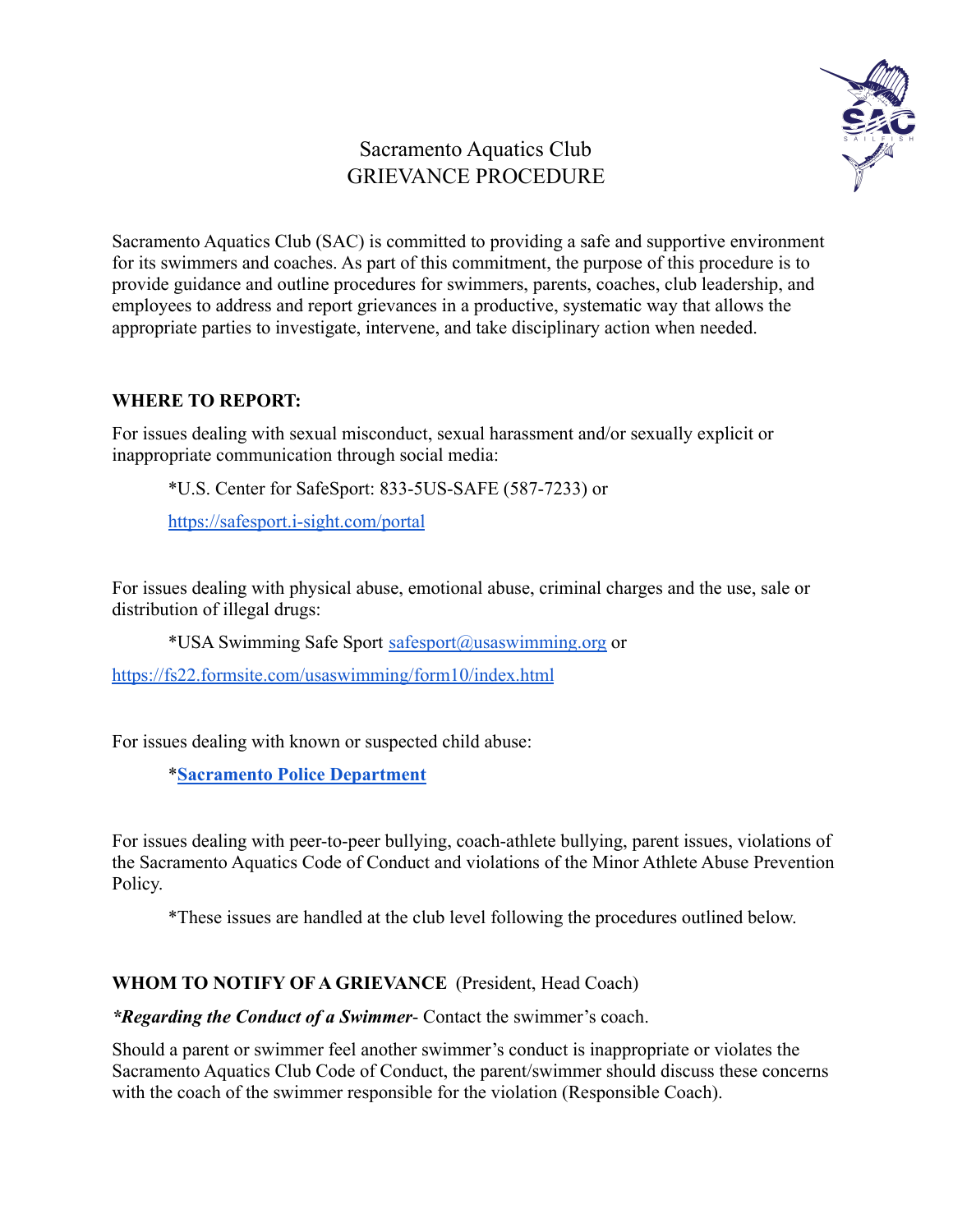

This complaint should be made in person or in writing. Coaches will ensure the Head coach and Sacramento Aquatics Club Board of Directors are notified of the complaint and will participate in assessing behavior.

## *\*Regarding the Conduct of an Assistant or Age Group Coach* - Contact the Head Coach

Should a parent or swimmer feel an Assistant or Age Group Coach's conduct is inappropriate or in violation of any Club policies or procedures, the parent/swimmer should notify the Head Coach of this violation. This complaint should be made in person or in writing. The Head Coach will ensure that the Sacramento Aquatics Club Board of Directors is notified of the complaint and will participate in assessing behavior.

## *Regarding Conduct of Head Coach* – Notify the Sacramento Aquatics Club Board President

Should a parent or swimmer feel the Head Coach's conduct is inappropriate or violates any Club policies or procedures, the parent/swimmer should notify the President of the Board of Directors of this violation. This complaint should be made in person or in writing. If the President is not immediately available, this complaint may be presented to any member of the Board of Directors, with notification made in writing to the President. This complaint will be subject to review and discussion by the full Board of Directors.

## *Regarding Board of Director Member Conduct* - Notify the Sacramento Aquatics Club Board

## President

Should a parent or swimmer feel a Director's conduct is inappropriate or violates any Club policies or procedures, the parent/swimmer should notify the Board President of this violation in person or in writing. If the Board President is the Director whose conduct is in question, the Board Vice President should be notified in writing or in person instead of the Board President. This complaint will be reviewed and discussed by the full Board of Directors.

# *Regarding Parent or Swim Official Conduct* - Notify the Head Coach and Board President

Should a parent or swimmer feel another Sacramento Aquatics Club parent's or an official's conduct is inappropriate or violates any Club policies or procedures, the parent/swimmer should notify the Head Coach and Board President of this violation in person or in writing. This complaint will be reviewed and discussed by the full Board of Directors.

**Note**: With the exception of issues which immediately affect the health and safety of swimmers, all matters should be discussed before or after a coaching session, as coaches should not be expected to deal with issues during water time.

# **HOW GRIEVANCES WILL BE HANDLED**